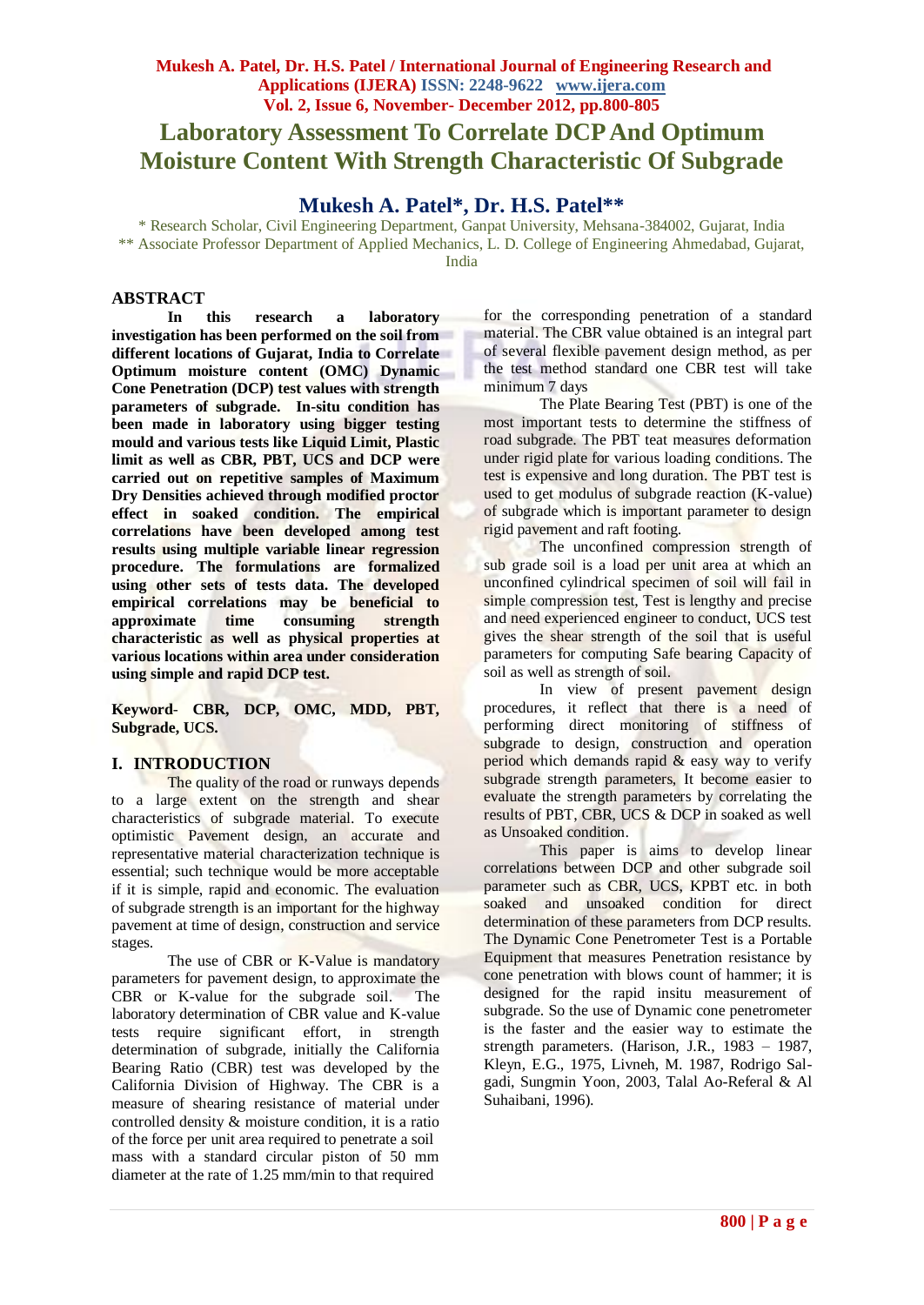### **II. EXPERIMENTAL Investigation and setup**

#### **2.1. Gradation and Determination of Index Properties**

As a test samples, various soils belongs to different locations of Gujarat were collected ,The index properties of the selected soils samples were determined as shown in Table -1 and Grain Size analysis results were depicted in FIGURE 1. (IS-2720-P-4, IS-2720-P-5, IS-1498, IS-2720- P-3). Wet sieve analysis is conducted to determine the percentage by weight coarser than 425 micron (C) One kilogram of oven dried soil sample is taken in a 425 micron I.S. sieve and washed under a jet of water until the wash water became clear. The material retained on the sieve is collected and dried in oven for 24 h. The dried soil sample is weighted accurately and the value of C is determined (Table-1) (IS-2720-P-4)

Based on the experimental study, analysis is done to develop the correlation for CBR, KPBT and UCS with plasticity/gradation characteristics. The generalization for natural soils can be made by accounting for the presence of coarser fraction and modifying the liquid limit as

 $W_{LM} = W_L (1 - C/100)$  -------------------- (1) Where,  $W_{LM}$  = Modified Liquid limit (%),  $W_l =$  Liquid Limit (%)

 $C =$  Fraction of soil coarser than 425 micron  $(\%)$ In the present study, Modified liquid limit has been used as the characteristic property of the soil and presented in table-1.



Fig. 1: Grain Size analysis

#### **2.2. Test Set Up For Investigation Using Plate Bearing Test (PBT)**

The investigation was carried out on prototype cylindrical mould of 490 mm diameter and 490 mm height made of 10 mm thick steel plate. The mould was stiffened by 12 mm thick and 40 mm wide steel ring at bottom and top. The photograph of mould and Reaction frame are shown in figure 2.



Fig. 2. The photograph of mould and Reaction frame

A base plate of 25 mm thickness was prepared to fix the cylindrical mould. It is stiffened by 4 mm wide and 2 mm thick steel plate. At the bottom of the base plate for soaking of the sample, 6 mm diameter holes were drilled at uniform spacing. During soaking top soil surface was closed by perforated steel plate,

which is properly clamped with mould to prevent swelling or particles displacement of soil. It was placed in steel water tank of larger size by means of crane so that sample in mould got saturated uniformly during soaking are as shown in figure 3.



Fig. 3. Mould with saturation tank

The diameter of the test mould for the sample satisfies the recommendation for the experimental set up and the test procedure as per the Indian standard that is the diameter of the loading plate should be approximately one fifth of the diameter of the sample specimen mould in order to overcome the effect due to the confining of the boundary. (IS-1498, IS-1888, IS-9214).PBT was conducted on samples prepared in the test mould. Weight of sample required filling the mould of an inner diameter of 490 mm and a sample depth of 400 mm was determined. Total soil was filled in five equal layers by static efforts using compression testing machine specially developed as shown in figure 4.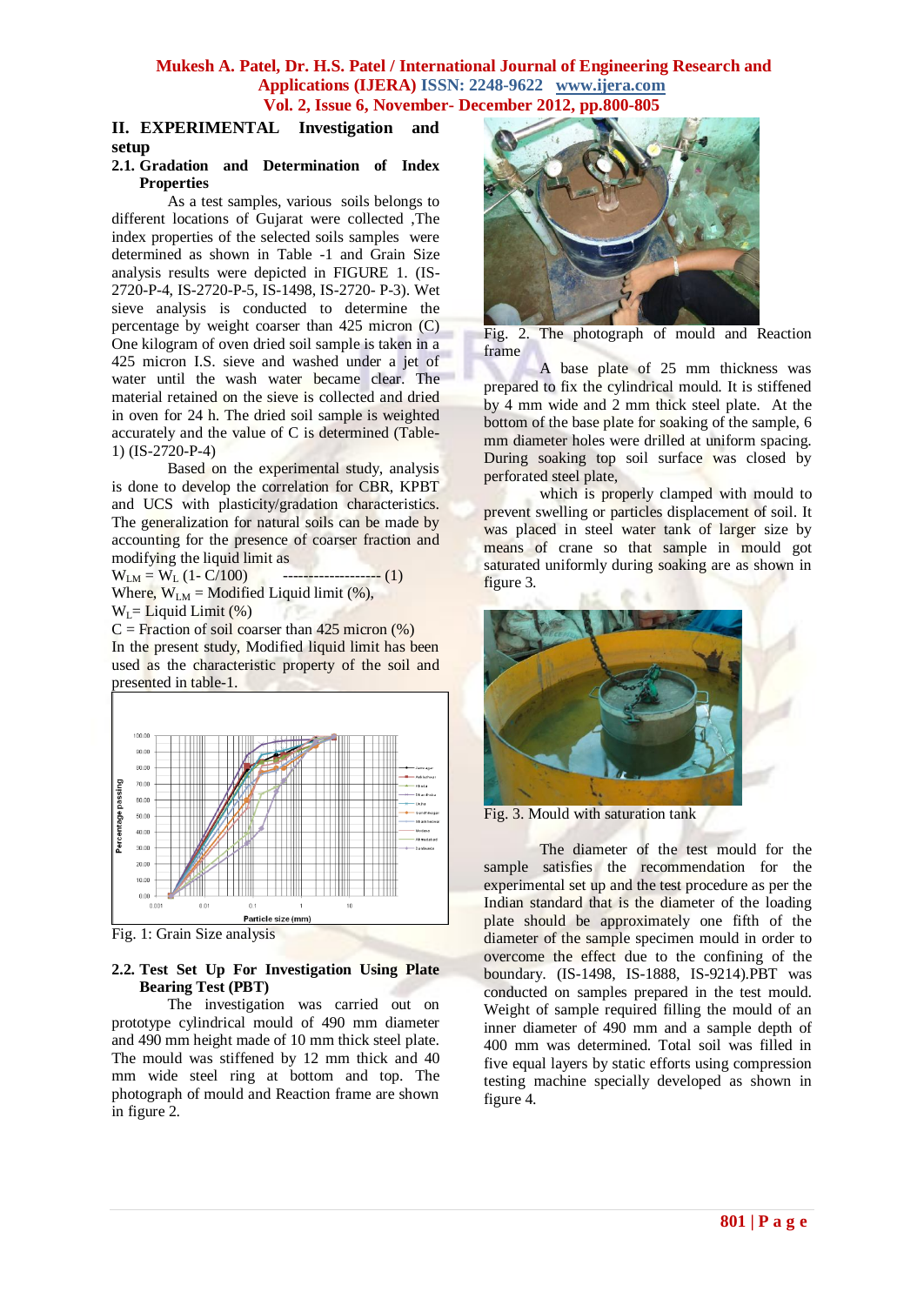

Fig. 4. Compression testing machine for static Compression of sample in mould

The load was applied on the circular plate of diameter 10.5 cm and thickness of 15 mm by manually operated jack fitted on reaction frame .The load was applied without impact, fluctuation or eccentricity. Initially a seating load of 0.007 MPa was applied and released before the actual test was started. The loads were applied in convenient increment and measured by proving ring of capacity 50 KN or more and settlement of Plate for each increment were measured by two nos. of dial gauge (0.01 mm accuracy) placed at diametrically opposite ends of the plate. The settlements were measured until the rate of settlement becomes less than 0.025 mm per minute. This procedure was continued up to the total settlement became 1.75 mm or more three tests were performed and average of three results are presented in Table-1 Similar tests were performed for the each type of soil for M.D.D. in soaked and unsoaked condition . The results of the test are used in calculation of K-value (Coefficient of subgrade reaction) and presented in the Table-1.

#### **2.1. Test Set Up For Investigation Using Dynamic Cone Penetrometer (DCP)**

DCP test were performed using cylindrical mould at the same densities and moisture content in soaked and unsoaked condition as were done in the case of test using PBT. FIGURE 5 shows test set up for DCP specially developed with digital facilities for blows count and penetration measurement and also mechanical arrangement for hammer falling. In DCP test the 8 kg hammer were dropped through the height of 575 mm on the anvil hammer was dropped by mechanical pulling arrangement, anvil was connected with rod attached by 60 degree cone of 20 mm diameter was kept on the top of the soil surface. In the DCP test, observation were made of number of blows corresponding to penetration of cone through digital display The penetration test using DCP was performed up to 300 mm depth; the penetration resistance was obtained that was the ratio of the total penetration to the corresponding number of blows. Similar tests were performed for M.D.D. for each type of soil in soaked and unsoaked condition. The results of the test were observed and are noted in the Table-1.



Fig. 5. Dynamic Cone Penetrometer

#### **2.3. California Bearing Ratio Test (CBR)**

CBR tests were performed on soaked soil samples as per the test procedure stipulated in Indian standard.(IS-2720-P-16) In the CBR test, load and penetration reading of 50 mm plunger were observed at a rate of 1.25 mm/minute, the load for 2.5 mm and 5 mm were observed, the load was expressed as a percentage of standard load value at a respective deformation level. CBR test were conducted at the same densities and moisture contents for soaked and unsoaked sample as were performed using PBT and DCP. Test results of CBR are tabulated in Table-1.

#### **2.1. Unconfined Compressive Strength (UCS)**

UCS tests were performed on soaked soil samples as per the test procedure stipulated in Indian standard.(IS-2720-P-10) The maximum load that can be transmitted to the sub soil depends upon the resistance of the underlying soil. To measure the resistance of the soil by compressibility or shearing deformation, unconfined compression test is the load required per unit area to fail the unconfined soil specimen by application of compressive pressure. UCS test were conducted at the same densities and moisture contents as were performed using PBT, CBR and DCP. Test results of UCS are tabulated in Table-1.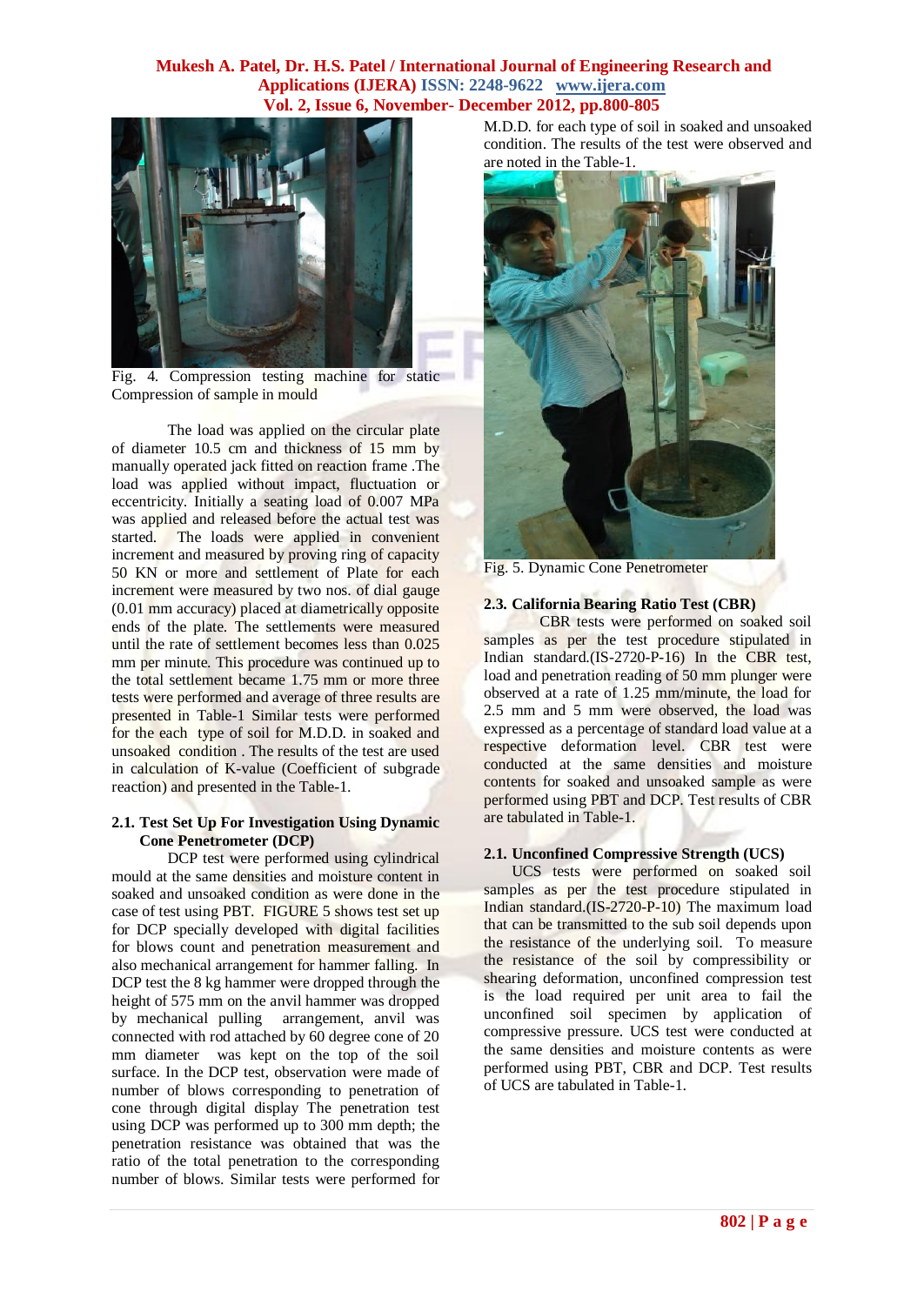**Table 1 results Obtained From Experimental Investigation**

| <b>Sample</b><br>No. | <b>Gravel</b>    | Coarse<br><b>Sand</b> | <b>Fine</b><br><b>Sand</b> | <b>Silt</b><br>$+$<br>Clay<br>content | Group<br>of Soil | modifi<br>ed<br>LL(W)<br>$LM$ ) | PI              | <b>MDD</b><br>$(KN/m^3)$ | OMC  | <b>Soaked</b><br><b>CBR</b> | <b>Soaked</b><br>$\mathbf{K}_{\text{PBT}}$<br>(N/mm2)<br>/mm) | <b>Soak</b><br>ed<br><b>UCS</b><br>(N/m)<br>$m2$ ) | <b>Soaked</b><br><b>DCP</b><br>(mm/b)<br>ows) |
|----------------------|------------------|-----------------------|----------------------------|---------------------------------------|------------------|---------------------------------|-----------------|--------------------------|------|-----------------------------|---------------------------------------------------------------|----------------------------------------------------|-----------------------------------------------|
| S1                   | $\mathbf{0}$     | 15                    | 30                         | 55                                    | CL               | 19.52                           | 11              | 19.9                     | 10.2 | 8.9                         | 0.205                                                         | 1.72                                               | 2.18                                          |
| S <sub>2</sub>       | $\boldsymbol{0}$ | 29                    | 32                         | 39                                    | SC               | 20.59                           | 8               | 20.9                     | 8.7  | 15.05                       | 0.828                                                         | 2.48                                               | 1.72                                          |
| S <sub>3</sub>       | $\overline{4}$   | 48                    | $\overline{7}$             | 41                                    | <b>SC</b>        | 21.08                           | 10              | 20.8                     | 9.6  | 11.9                        | 0.569                                                         | 2.06                                               | 1.97                                          |
| <b>S4</b>            | $\overline{4}$   | $\overline{2}$        | 74                         | 20                                    | <b>SM</b>        | 22.08                           | <b>NP</b>       | 20.6                     | 8    | 9.5                         | 0.359                                                         | 1.7                                                | 2.08                                          |
| S <sub>5</sub>       | 6                | 38                    | 8                          | 48                                    | <b>SC</b>        | 22.08                           | 11              | 20.5                     | 9.7  | 10                          | 0.458                                                         | 1.78                                               | 2.03                                          |
| S <sub>6</sub>       | 3                | 5                     | 45                         | 47                                    | SM-SC            | 24.36                           | $\overline{7}$  | 20.4                     | 7.5  | 8.5                         | 0.195                                                         | 1.56                                               | 2.22                                          |
| S7                   | $\overline{2}$   | 5                     | 51                         | 42                                    | <b>SC</b>        | 24.64                           | $7\phantom{.0}$ | 20.2                     | 9.7  | 8.3                         | 0.181                                                         | 1.53                                               | 2.29                                          |
| S8                   | $\overline{4}$   | 25                    | 15                         | 56                                    | CL               | 24.75                           | 12              | 20.3                     | 10   | 8.1                         | 0.179                                                         | 1.5                                                | 2.32                                          |
| S <sub>9</sub>       | 6                | 18                    | 28                         | 48                                    | <b>SC</b>        | 25.16                           | 13              | 20.1                     | 10   | 7.8                         | 0.168                                                         | 1.46                                               | 2.39                                          |
| S10                  | $\overline{2}$   | 15                    | 31                         | 52                                    | <b>CL</b>        | 26.25                           | 14              | 19.9                     | 10.4 | 6.6                         | 0.102                                                         | 1.28                                               | 2.65                                          |
| <b>S11</b>           | $\boldsymbol{7}$ | 13                    | 17                         | 63                                    | <b>CI</b>        | 26.64                           | 15              | 19.9                     | 12.5 | 6.5                         | 0.093                                                         | 1.27                                               | 2.68                                          |
| S <sub>12</sub>      | $\mathbf{1}$     | 5                     | 9                          | 85                                    | CL-ML            | 26.73                           | $\overline{7}$  | 19.8                     | 10   | 5.9                         | 0.088                                                         | 1.2                                                | 2.84                                          |
| S13                  | $\mathbf{0}$     | $\overline{2}$        | 9                          | 89                                    | CL-ML            | 26.88                           | $7\phantom{.0}$ | 19.7                     | 9.8  | 5.8                         | 0.081                                                         | 1.18                                               | 2.93                                          |
| S14                  | $\mathbf{0}$     | $\boldsymbol{0}$      | 37                         | 63                                    | CL               | 27.2                            | <sup>11</sup>   | 19.6                     | 10.1 | 5.5                         | 0.08                                                          | 1.14                                               | 3.02                                          |
| S15                  | $\overline{4}$   | 10                    | 61                         | 25                                    | <b>SC</b>        | 28.12                           | 17              | 19.5                     | 10.4 | 5                           | 0.075                                                         | 1.08                                               | 3.21                                          |
| S16                  | $\overline{4}$   | $7\phantom{.0}$       | 30                         | 59                                    | <b>CI</b>        | 28.44                           | 14              | 19.4                     | 10.6 | 4.9                         | 0.069                                                         | 1.06                                               | 3.22                                          |
| S17                  | $\overline{0}$   | 18                    | 10                         | 72                                    | CI               | 29.82                           | 20              | 19.4                     | 12.8 | 4.6                         | 0.062                                                         | 1.01                                               | 3.35                                          |
| S18                  | 3                | 12                    | 19                         | 66                                    | CI               | 29.82                           | 20              | 19.4                     | 11   | 4.6                         | 0.062                                                         | 1.02                                               | 3.34                                          |
| S19                  | $\overline{2}$   | $\overline{0}$        | 31                         | 67                                    | CI               | 29.88                           | 13              | 19.4                     | 10.5 | 4.5                         | 0.058                                                         | 0.98                                               | 3.72                                          |
| S <sub>20</sub>      | 5                | 15                    | 5                          | 75                                    | CI               | 29.92                           | 22              | 19.3                     | 11.6 | 4.6                         | 0.066                                                         | 1.03                                               | 3.35                                          |
| S <sub>21</sub>      | $\boldsymbol{0}$ | $\boldsymbol{0}$      | 20                         | 80                                    | CI               | 33.06                           | 15              | 19.1                     | 10.7 | 3.9                         | 0.054                                                         | 0.91                                               | 3.72                                          |
| S22                  | $\boldsymbol{0}$ | 18                    | 34                         | 48                                    | <b>SC</b>        | 33.12                           | 27              | 19.3                     | 10.4 | 4.2                         | 0.056                                                         | 0.96                                               | 3.55                                          |
| S23                  | $\mathbf{1}$     | $\overline{2}$        | 9                          | 88                                    | CI               | 34.92                           | 14              | 18.9                     | 13   | 3.59                        | 0.052                                                         | 0.93                                               | $\overline{4}$                                |

#### **III. Results And Discussion**

Assessment of soil focused on observations obtained by CBR, PBT, UCS, and DCP tests in soaked condition. Here attempt has been made to develop correlation between various strength parameters. These relationships help civil engineers to estimate various parameters of soil. The linear and multiple variable regression analysis have been adapted to evaluated relation between strength parameters. Development of correlation between results of various tests in soaked condition is done in following way.

#### **3.1. Prediction of CBR from OMC and DCP**

A relation between CBR, OMC and DCP is determined from Experimental Investigation is expressed by Equation No.  $-2$ **CBR = -4.005080963\*10-2 OMC - 3.973639631** 

$$
DCP + 18.48488815
$$
 (2)

A plot between actual and predicted value CBR values is shown in fig. 6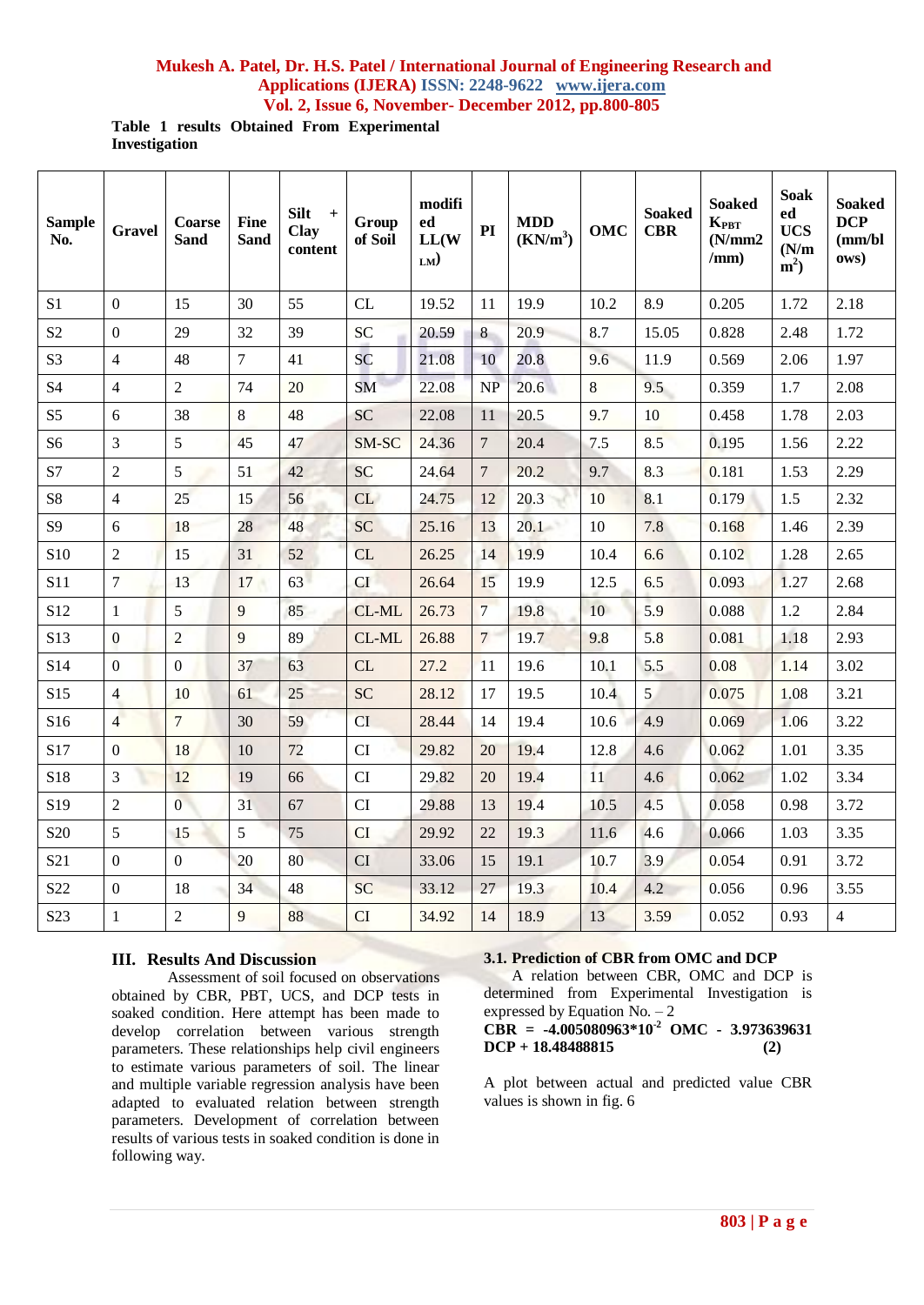

Fig. 6 plot between actual and predicted value CBR Values

#### **3.2. Prediction of KPBT from OMC and DCP**

A relation between K<sub>PBT</sub>, OMC and DCP is determined from Experimental Investigation is expressed by Equation No.  $-3$ 

#### **KPBT = -4.471015161\*10-3 OMC - 2.238789275\*10-1 DCP + 8.566696399\*10-1 (3)**

A plot between actual and predicted value  $K_{PBT}$ values is shown in fig. 7



Fig. 7 plot between actual and predicted value  $K_{PBT}$ Values

#### **3.3. Prediction of UCS from OMC and DCP**

A relation between UCS, OMC and DCP is determined from Experimental Investigation is expressed by Equation No. –4

 $UCS = 1.317196471*10-3$  OMC **5.688606326\*10-1 DCP + 2.929493599 (4)**

A plot between actual and predicted value UCS values is shown in fig. 8



Fig. 8 plot between actual and predicted value UCS Values

#### **3.4. Prediction of MDD from OMC and DCP**

A relation between MDD, OMC and DCP is determined from Experimental Investigation is expressed by Equation No.  $-5$ 

#### **MDD** = -4.961797748\*10-2 OMC **7.509231951\*10-1 DCP + 22.4658343 (5)**

A plot between actual and predicted value KPBT values is shown in fig. 9



Fig. 8 plot between actual and predicted value MDD Values

#### **IV. CONCLUSION**

The above experimental analysis was done to develop the co relations between various tests like MDD, OMC, KPBT.UCS, CBR and DCP of soil in soaked condition. The correlations developed are very useful to the civil engineer in estimating strength parameters of various soils. These correlations will helpful for quick determination of strength parameter for subgrade. Based on experimental results the following conclusions are drawn. In short we can say that the relations between MDD, KPBT,UCS, CBR with DCP results are in form of  $z = ax+by$ , where Z denote the values of KPBT, UCS, MDD and CBR and x & y represent the OMC & DCP respectively where a & b are constant.

- a) With increase in Maximum Dry Density of soil, Penetration resistance observations from DCP decrease.
- b) Results of Coefficient of subgrade reaction Kvalue from Plate bearing Test and Penetration resistance observations from DCP test shows that K-value increase with decrease in DCP values.
- c) Results of Unconfined Compression Test and Penetration resistance observations from DCP test shows that UCS increases with decrease in DCP values.
- d) Results of DCP decreases as modified liquid limit increases.
- e) Graph between actual and Predicted  $K_{PBT}$  shows that correlations are not reliable for less value of  $K_{\rm PBT}$